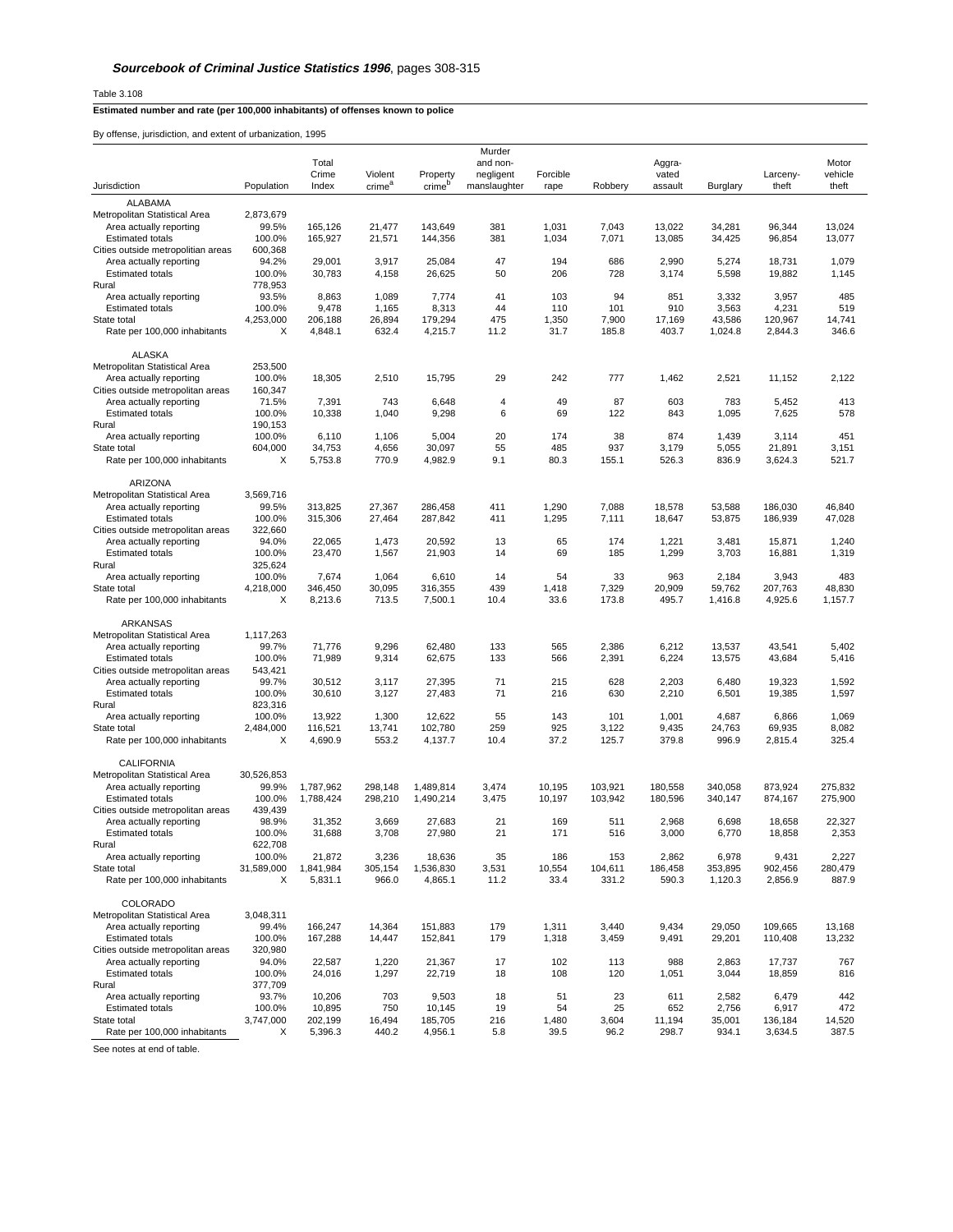By offense, jurisdiction, and extent of urbanization, 1995--Continued

|                                                              |                    |                        |                    |                    | Murder       |                |                  |                  |                    |                    |                    |
|--------------------------------------------------------------|--------------------|------------------------|--------------------|--------------------|--------------|----------------|------------------|------------------|--------------------|--------------------|--------------------|
|                                                              |                    | Total                  |                    |                    | and non-     |                |                  | Aggra-           |                    |                    | Motor              |
|                                                              |                    | Crime                  | Violent            | Property           | negligent    | Forcible       |                  | vated            |                    | Larceny-           | vehicle            |
| Jurisdiction                                                 | Population         | Index                  | crime <sup>a</sup> | crime <sup>b</sup> | manslaughter | rape           | Robberv          | assault          | Burglary           | theft              | theft              |
| CONNECTICUT                                                  |                    |                        |                    |                    |              |                |                  |                  |                    |                    |                    |
| Metropolitan Statistical Area                                | 3,014,589          |                        |                    |                    |              |                |                  |                  |                    |                    |                    |
| Area actually reporting                                      | 100.0%             | 141,215                | 12,651             | 128,564            | 146          | 727            | 5,275            | 6,503            | 27,522             | 83,798             | 17,244             |
| Cities outside metropolitan areas                            | 66,991             |                        |                    |                    |              |                |                  |                  |                    |                    |                    |
| Area actually reporting<br>Rural                             | 100.0%<br>193,420  | 2,472                  | 166                | 2,306              | $\mathbf 0$  | 6              | 40               | 120              | 455                | 1,699              | 152                |
| Area actually reporting                                      | 100.0%             | 3,794                  | 476                | 3,318              | 4            | 43             | 30               | 399              | 1,118              | 1,904              | 296                |
| State total                                                  | 3,275,000          | 147,481                | 13,293             | 134,188            | 150          | 776            | 5,345            | 7,022            | 29,095             | 87,401             | 17,692             |
| Rate per 100,000 inhabitants                                 | X                  | 4,503.2                | 405.9              | 4,097.3            | 4.6          | 23.7           | 163.2            | 214.4            | 888.4              | 2,668.7            | 540.2              |
|                                                              |                    |                        |                    |                    |              |                |                  |                  |                    |                    |                    |
| DELAWARE                                                     |                    |                        |                    |                    |              |                |                  |                  |                    |                    |                    |
| Metropolitan Statistical Area                                | 594,552            |                        |                    |                    |              |                |                  |                  |                    |                    |                    |
| Area actually reporting<br><b>Estimated totals</b>           | 99.9%<br>100.0%    | 31,627<br>31,638       | 4,274<br>4,275     | 27,353<br>27,363   | 13<br>13     | 461<br>461     | 1,338<br>1,338   | 2,462<br>2,463   | 5,198<br>5,199     | 19.302<br>19,310   | 2,853<br>2,854     |
| Cities outside metropolitan areas                            | 30,443             |                        |                    |                    |              |                |                  |                  |                    |                    |                    |
| Area actually reporting                                      | 100.0%             | 1,981                  | 194                | 1,787              | $\mathbf 0$  | 16             | 46               | 132              | 279                | 1,464              | 44                 |
| Rural                                                        | 92,005             |                        |                    |                    |              |                |                  |                  |                    |                    |                    |
| Area actually reporting                                      | 100.0%             | 3,369                  | 729                | 2,640              | 12           | 98             | 41               | 578              | 1,013              | 1,555              | 72                 |
| State total                                                  | 717,000            | 36,988                 | 5,198              | 31,790             | 25           | 575            | 1,425            | 3,173            | 6,491              | 22,329             | 2,970              |
| Rate per 100,000 inhabitants                                 | Х                  | 5,158.7                | 725.0              | 4,433.8            | 3.5          | 80.2           | 198.7            | 442.5            | 905.3              | 3,114.2            | 414.2              |
|                                                              |                    |                        |                    |                    |              |                |                  |                  |                    |                    |                    |
| DISTRICT OF COLUMBIA <sup>C</sup>                            |                    |                        |                    |                    |              |                |                  |                  |                    |                    |                    |
| Metropolitan Statistical Area<br>Area actually reporting     | 554,000<br>100.0%  | 67,441                 | 14,744             | 52,697             | 360          | 292            | 6,864            | 7,228            | 10,185             | 32,319             | 10,193             |
| Cities outside metropolitan areas                            | <b>NONE</b>        |                        |                    |                    |              |                |                  |                  |                    |                    |                    |
| Rural                                                        | <b>NONE</b>        |                        |                    |                    |              |                |                  |                  |                    |                    |                    |
| State total                                                  | 554,000            | 67,441                 | 14,744             | 52,697             | 360          | 292            | 6,864            | 7,228            | 10,185             | 32,319             | 10,193             |
| Rate per 100,000 inhabitants                                 | Х                  | 12,173.5               | 2,661.4            | 9,512.1            | 65.0         | 52.7           | 1,239.0          | 1,304.7          | 1,838.4            | 5,833.8            | 1,839.9            |
|                                                              |                    |                        |                    |                    |              |                |                  |                  |                    |                    |                    |
| <b>FLORIDA</b>                                               |                    |                        |                    |                    |              |                |                  |                  |                    |                    |                    |
| Metropolitan Statistical Area                                | 13,170,589         |                        |                    |                    |              |                |                  |                  |                    |                    |                    |
| Area actually reporting<br><b>Estimated totals</b>           | 99.9%<br>100.0%    | 1,041,488<br>1,042,096 | 144,884<br>144,950 | 896,604<br>897,146 | 969<br>969   | 6,482<br>6,484 | 41,502<br>41,523 | 95,931<br>95,974 | 203,509<br>203,622 | 584,555<br>584,918 | 108,540<br>108,606 |
| Cities outside metropolitan areas                            | 220,980            |                        |                    |                    |              |                |                  |                  |                    |                    |                    |
| Area actually reporting                                      | 94.5%              | 17,563                 | 2,251              | 15,312             | 19           | 63             | 469              | 1,700            | 3,602              | 10,780             | 930                |
| <b>Estimated totals</b>                                      | 100.0%             | 18,586                 | 2,382              | 16,204             | 20           | 67             | 496              | 1,799            | 3,812              | 11,408             | 984                |
| Rural                                                        | 774,431            |                        |                    |                    |              |                |                  |                  |                    |                    |                    |
| Area actually reporting                                      | 98.1%              | 29,742                 | 4,296              | 25,446             | 47           | 330            | 457              | 3,462            | 8,067              | 15,682             | 1,697              |
| <b>Estimated totals</b>                                      | 100.0%             | 30,317                 | 4,379              | 25,938             | 48           | 336            | 466              | 3,529            | 8,223              | 15,985             | 1,730              |
| State total                                                  | 14,166,000         | 1,090,999              | 151,711            | 939,288            | 1,037        | 6,887          | 42,485           | 101,302          | 215,657            | 612,311            | 111,320            |
| Rate per 100,000 inhabitants                                 | Х                  | 7,701.5                | 1,071.0            | 6,630.6            | 7.3          | 48.6           | 299.9            | 715.1            | 1,522.4            | 4,322.4            | 785.8              |
| <b>GEORGIA</b>                                               |                    |                        |                    |                    |              |                |                  |                  |                    |                    |                    |
| Metropolitan Statistical Area                                | 4,906,892          |                        |                    |                    |              |                |                  |                  |                    |                    |                    |
| Area actually reporting                                      | 97.2%              | 326,375                | 35,240             | 291,135            | 492          | 1,958          | 12,787           | 20,003           | 54,958             | 198,536            | 37,641             |
| <b>Estimated totals</b>                                      | 100.0%             | 334,319                | 35,839             | 298,480            | 499          | 2,002          | 12,987           | 20,351           | 56,212             | 203,693            | 38,575             |
| Cities outside metropolitan areas                            | 876,169            |                        |                    |                    |              |                |                  |                  |                    |                    |                    |
| Area actually reporting                                      | 92.5%              | 55,552                 | 6,506              | 49,046             | 73           | 236            | 1,264            | 4,933            | 9,304              | 37,384             | 2,358              |
| <b>Estimated totals</b>                                      | 100.0%             | 60,048                 | 7,032              | 53,016             | 79           | 255            | 1,366            | 5,332            | 10,057             | 40,410             | 2,549              |
| Rural<br>Area actually reporting                             | 1,417,939<br>92.6% | 35,165                 | 4,119              | 31,046             | 97           | 261            | 393              | 3,368            | 9,316              | 19,242             | 2,488              |
| <b>Estimated totals</b>                                      | 100.0%             | 37,955                 | 4,446              | 33,509             | 105          | 282            | 424              | 3,635            | 10,055             | 20,769             | 2,685              |
| State total                                                  | 7,201,000          | 432,322                | 47,317             | 385,005            | 683          | 2,539          | 14,777           | 29,318           | 76,324             | 264,872            | 43,809             |
| Rate per 100,000 inhabitants                                 | Х                  | 6,003.6                | 657.1              | 5,346.5            | 9.5          | 35.3           | 205.2            | 407.1            | 1,059.9            | 3,678.3            | 608.4              |
|                                                              |                    |                        |                    |                    |              |                |                  |                  |                    |                    |                    |
| <b>HAWAII</b>                                                |                    |                        |                    |                    |              |                |                  |                  |                    |                    |                    |
| Metropolitan Statistical Area                                | 880,266            |                        |                    |                    |              |                |                  |                  |                    |                    |                    |
| Area actually reporting                                      | 100.0%             | 67,145                 | 2,882              | 64,263             | 38           | 217            | 1,371            | 1,256            | 10,127             | 46,696             | 7,440              |
| Cities outside metropolitan areas<br>Area actually reporting | 40,578             |                        |                    |                    |              |                |                  |                  |                    |                    |                    |
| Rural                                                        | 100.0%<br>266,156  | 2,618                  | 138                | 2,480              | 4            | 29             | 34               | 71               | 452                | 1,936              | 92                 |
| Area actually reporting                                      | 100.0%             | 15,684                 | 489                | 15,195             | 14           | 90             | 148              | 237              | 3,253              | 11,275             | 667                |
| State total                                                  | 1,187,000          | 85,447                 | 3,509              | 81,938             | 56           | 336            | 1,553            | 1,564            | 13,832             | 59,907             | 8,199              |
| Rate per 100,000 inhabitants                                 | Х                  | 7,198.6                | 295.6              | 6,902.9            | 4.7          | 28.3           | 130.8            | 131.8            | 1,165.3            | 5,046.9            | 690.7              |
|                                                              |                    |                        |                    |                    |              |                |                  |                  |                    |                    |                    |
| <b>IDAHO</b>                                                 |                    |                        |                    |                    |              |                |                  |                  |                    |                    |                    |
| Metropolitan Statistical Area                                | 356,980            |                        |                    |                    |              |                |                  |                  |                    |                    |                    |
| Area actually reporting                                      | 100.0%             | 18,440                 | 1,308              | 17,132             | 11           | 111            | 117              | 1,069            | 2,981              | 13,089             | 1,062              |
| Cities outside metropolitan areas<br>Area actually reporting | 406,066<br>99.2%   | 23,305                 | 1,464              | 21,841             | 22           | 133            | 114              | 1,195            | 3,595              | 17,110             | 1,136              |
| <b>Estimated totals</b>                                      | 100.0%             | 23,499                 | 1,476              | 22,023             | 22           | 134            | 115              | 1,205            | 3,625              | 17,253             | 1,145              |
| Rural                                                        | 399,954            |                        |                    |                    |              |                |                  |                  |                    |                    |                    |
| Area actually reporting                                      | 98.7%              | 9,132                  | 949                | 8,183              | 15           | 84             | 46               | 804              | 2,432              | 5,151              | 600                |
| <b>Estimated totals</b>                                      | 100.0%             | 9,250                  | 961                | 8,289              | 15           | 85             | 47               | 814              | 2,463              | 5,218              | 608                |
| State total                                                  | 1,163,000          | 51,189                 | 3,745              | 47,444             | 48           | 330            | 279              | 3,088            | 9,069              | 35,560             | 2,815              |
| Rate per 100,000 inhabitants                                 | Х                  | 4,401.5                | 322.0              | 4,079.4            | 4.1          | 28.4           | 24.0             | 265.5            | 779.8              | 3,057.6            | 242.0              |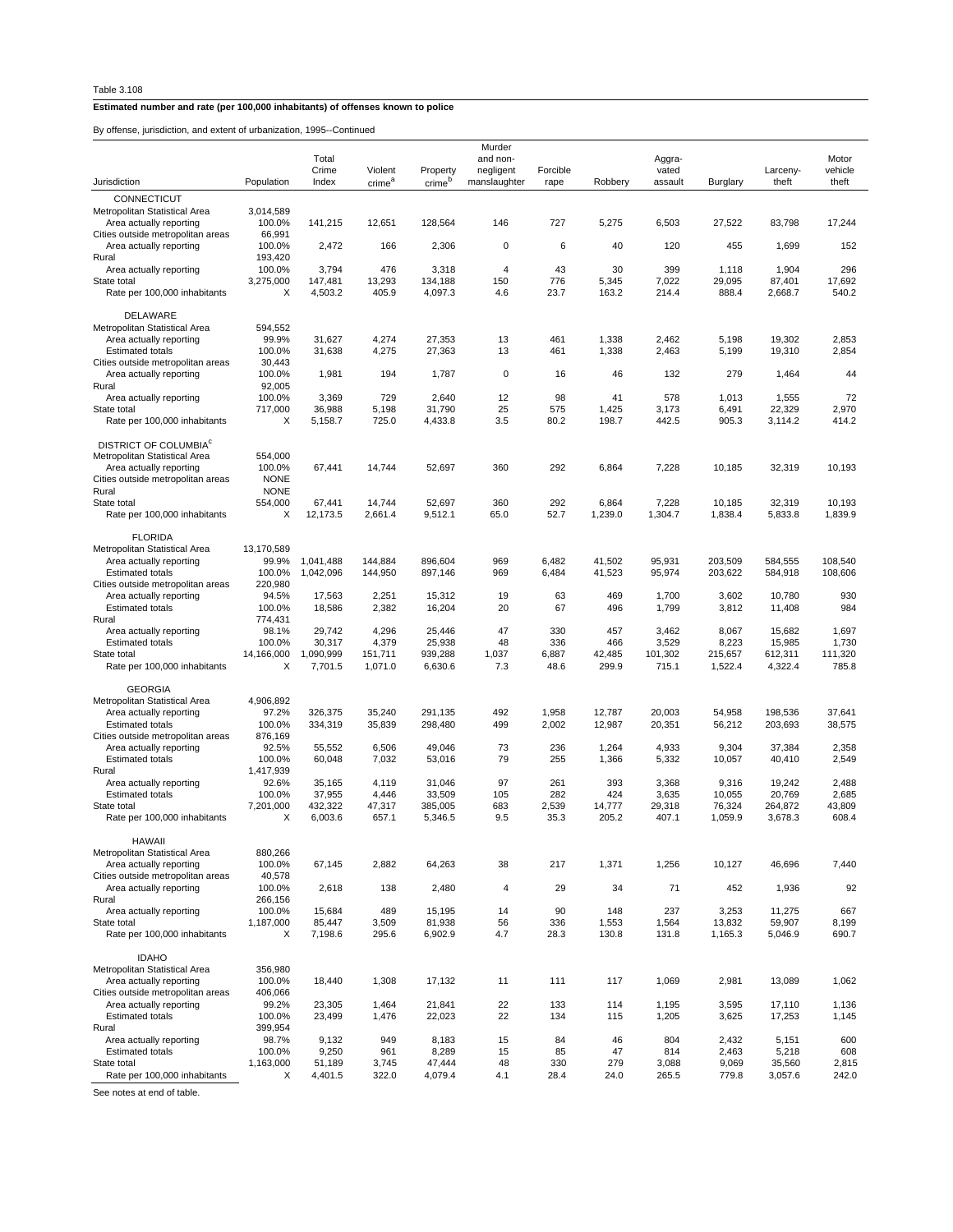By offense, jurisdiction, and extent of urbanization, 1995--Continued

|                                                              |                     | Total<br>Crime     | Violent            | Property           | Murder<br>and non-<br>negligent | Forcible      |                 | Aggra-<br>vated |                   | Larceny-           | Motor<br>vehicle |
|--------------------------------------------------------------|---------------------|--------------------|--------------------|--------------------|---------------------------------|---------------|-----------------|-----------------|-------------------|--------------------|------------------|
| Jurisdiction                                                 | Population          | Index              | crime <sup>a</sup> | crime <sup>b</sup> | manslaughter                    | rape          | Robbery         | assault         | Burglary          | theft              | theft            |
| <b>ILLINOIS<sup>d</sup></b>                                  |                     |                    |                    |                    |                                 |               |                 |                 |                   |                    |                  |
| State total<br>Rate per 100,000 inhabitants                  | 11,830,000<br>X     | 645,408<br>5,455.7 | 117,836<br>996.1   | 527,572<br>4,459.6 | 1,221<br>10.3                   | 4,313<br>36.5 | 39,139<br>330.8 | 73,163<br>618.5 | 108,555<br>917.6  | 357,143<br>3,019.0 | 61,874<br>523.0  |
| <b>INDIANA</b><br>Metropolitan Statistical Area              | 4,160,993           |                    |                    |                    |                                 |               |                 |                 |                   |                    |                  |
| Area actually reporting                                      | 80.5%               | 188,152            | 22,355             | 165,797            | 387                             | 1,415         | 6,902           | 13,651          | 33,341            | 111,094            | 21,362           |
| <b>Estimated totals</b><br>Cities outside metropolitan areas | 100.0%<br>591,323   | 216,879            | 24,566             | 192,313            | 404                             | 1,569         | 7,341           | 15,252          | 37,899            | 130,506            | 23,908           |
| Area actually reporting                                      | 68.7%               | 22,139             | 2,320              | 19,819             | 17                              | 113           | 278             | 1,912           | 3,252             | 15,290             | 1,277            |
| <b>Estimated totals</b>                                      | 100.0%              | 32,208             | 3,375              | 28,833             | 25                              | 164           | 404             | 2,782           | 4,731             | 22,224             | 1,858            |
| Rural                                                        | 1,050,684           |                    |                    |                    |                                 |               |                 |                 |                   |                    |                  |
| Area actually reporting                                      | 46.7%               | 9,192              | 1,172              | 8,020              | 17<br>37                        | 92<br>197     | 46<br>99        | 1,017           | 2,357             | 5,076              | 587              |
| <b>Estimated totals</b><br>State total                       | 100.0%<br>5,803,000 | 19,681<br>268,768  | 2,510<br>30,451    | 17,171<br>238,317  | 466                             | 1,930         | 7,844           | 2,177<br>20,211 | 5,046<br>47,676   | 10,868<br>163,618  | 1,257<br>27,023  |
| Rate per 100,000 inhabitants                                 | X                   | 4,631.5            | 524.7              | 4,106.8            | 8.0                             | 33.3          | 135.2           | 348.3           | 821.6             | 2,819.5            | 465.7            |
| <b>IOWA</b>                                                  |                     |                    |                    |                    |                                 |               |                 |                 |                   |                    |                  |
| Metropolitan Statistical Area                                | 1,251,310           |                    |                    |                    |                                 |               |                 |                 |                   |                    |                  |
| Area actually reporting                                      | 96.5%               | 71,672             | 6,926              | 64,746             | 42                              | 453           | 1,307           | 5,124           | 12,234            | 48,322             | 4,190            |
| <b>Estimated totals</b><br>Cities outside metropolitan areas | 100.0%<br>705,792   | 73,042             | 7,021              | 66,021             | 42                              | 460           | 1,317           | 5,202           | 12,522            | 49,232             | 4,267            |
| Area actually reporting                                      | 89.9%               | 28,558             | 2,216              | 26,342             | 6                               | 97            | 159             | 1,954           | 4,807             | 20,303             | 1,232            |
| <b>Estimated totals</b>                                      | 100.0%              | 31,750             | 2,464              | 29,286             | 7                               | 108           | 177             | 2,172           | 5,344             | 22,572             | 1,370            |
| Rural                                                        | 884,898             |                    |                    |                    |                                 |               |                 |                 |                   |                    |                  |
| Area actually reporting                                      | 92.0%               | 10,837             | 539                | 10,298             | $\overline{2}$                  | 47            | 12              | 478             | 3,367             | 6,292              | 639              |
| <b>Estimated totals</b><br>State total                       | 100.0%              | 11,783             | 586                | 11,197             | $\overline{2}$                  | 51            | 13              | 520             | 3,661             | 6,841              | 695              |
| Rate per 100,000 inhabitants                                 | 2,842,000<br>X      | 116,575<br>4,101.9 | 10,071<br>354.4    | 106,504<br>3,747.5 | 51<br>1.8                       | 619<br>21.8   | 1,507<br>53.0   | 7,894<br>277.8  | 21,527<br>757.5   | 78,645<br>2.767.2  | 6,332<br>222.8   |
|                                                              |                     |                    |                    |                    |                                 |               |                 |                 |                   |                    |                  |
| KANSAS <sup>d</sup>                                          |                     |                    |                    |                    |                                 |               |                 |                 |                   |                    |                  |
| State total                                                  | 2,565,000           | 125,350            | 10,792             | 114,558            | 159                             | 938           | 2,775           | 6,920           | 27,404            | 78,855             | 8,299            |
| Rate per 100,000 inhabitants                                 | X                   | 4.886.9            | 420.7              | 4,466.2            | 6.2                             | 36.6          | 108.2           | 269.8           | 1,068.4           | 3,074.3            | 323.5            |
| <b>KENTUCKY</b><br>Metropolitan Statistical Area             | 1,864,313           |                    |                    |                    |                                 |               |                 |                 |                   |                    |                  |
| Area actually reporting                                      | 99.1%               | 86,122             | 10,302             | 75,820             | 113                             | 602           | 3,378           | 6,209           | 17,665            | 51,137             | 7,018            |
| <b>Estimated totals</b>                                      | 100.0%              | 86,847             | 10,342             | 76,505             | 113                             | 604           | 3,395           | 6,230           | 17,791            | 51,655             | 7,059            |
| Cities outside metropolitan areas                            | 643,407             |                    |                    |                    |                                 |               |                 |                 |                   |                    |                  |
| Area actually reporting                                      | 94.3%               | 24,180             | 2,096              | 22,084             | 34                              | 172           | 432             | 1,458           | 4,399             | 16,349             | 1,336            |
| <b>Estimated totals</b>                                      | 100.0%              | 25,643             | 2,222              | 23,421             | 36                              | 182           | 458             | 1,546           | 4,665             | 17,339             | 1,417            |
| Rural<br>Area actually reporting                             | 1,352,280<br>99.5%  | 16,809             | 1,507              | 15,302             | 126                             | 443           | 147             | 791             | 5,906             | 7,876              | 1,520            |
| <b>Estimated totals</b>                                      | 100.0%              | 16,887             | 1,515              | 15,372             | 127                             | 445           | 148             | 795             | 5,933             | 7,912              | 1,527            |
| State total                                                  | 3,860,000           | 129,377            | 14,079             | 115,298            | 276                             | 1,231         | 4,001           | 8,571           | 28,389            | 76,906             | 10,003           |
| Rate per 100,000 inhabitants                                 | X                   | 3,351.7            | 364.7              | 2,987.0            | 7.2                             | 31.9          | 103.7           | 222.0           | 735.5             | 1,992.4            | 259.1            |
| LOUISIANA                                                    |                     |                    |                    |                    |                                 |               |                 |                 |                   |                    |                  |
| Metropolitan Statistical Area                                | 3,260,660           |                    |                    |                    |                                 |               |                 |                 |                   |                    |                  |
| Area actually reporting                                      | 96.5%               | 239,026            | 35,328             | 203,698            | 648                             | 1,561         | 10,761          | 22,358          | 43,618            | 136,013            | 24,067           |
| <b>Estimated totals</b><br>Cities outside metropolitan areas | 100.0%<br>396,731   | 245,485            | 36,088             | 209,397            | 655                             | 1,596         | 10,918          | 22,919          | 44,805            | 140,040            | 24,552           |
| Area actually reporting                                      | 82.8%               | 22.996             | 3,146              | 19,850             | 29                              | 103           | 457             | 2,557           | 4,143             | 14,963             | 744              |
| <b>Estimated totals</b>                                      | 100.0%              | 27,779             | 3,800              | 23,979             | 35                              | 124           | 552             | 3,089           | 5,005             | 18,075             | 899              |
| Rural                                                        | 684,609             |                    |                    |                    |                                 |               |                 |                 |                   |                    |                  |
| Area actually reporting                                      | 98.5%               | 16,368             | 3,797              | 12,571             | 49                              | 133           | 189             | 3,426           | 3,618             | 8,428              | 525              |
| <b>Estimated totals</b>                                      | 100.0%              | 16,609             | 3,853              | 12,756             | 50                              | 135           | 192             | 3,476           | 3,671             | 8,552              | 533              |
| State total<br>Rate per 100,000 inhabitants                  | 4,342,000<br>х      | 289,873<br>6,676.0 | 43,741<br>1,007.4  | 246,132<br>5,668.6 | 740<br>17.0                     | 1,855<br>42.7 | 11,662<br>268.6 | 29,484<br>679.0 | 53,481<br>1,231.7 | 166,667<br>3,838.5 | 25,984<br>598.4  |
|                                                              |                     |                    |                    |                    |                                 |               |                 |                 |                   |                    |                  |
| MAINE                                                        |                     |                    |                    |                    |                                 |               |                 |                 |                   |                    |                  |
| Metropolitan Statistical Area                                | 459,495             |                    |                    |                    |                                 |               |                 |                 |                   |                    |                  |
| Area actually reporting<br>Cities outside metropolitan areas | 100.0%              | 19,390             | 926                | 18,464             | 14                              | 125           | 249             | 538             | 3,840             | 13,863             | 761              |
| Area actually reporting                                      | 434,317<br>98.5%    | 15,138             | 511                | 14,627             | $\overline{\mathbf{c}}$         | 87            | 75              | 347             | 2,756             | 11,285             | 586              |
| <b>Estimated totals</b>                                      | 100.0%              | 15,362             | 518                | 14,844             | $\overline{c}$                  | 88            | 76              | 352             | 2,797             | 11,452             | 595              |
| Rural                                                        | 347,188             |                    |                    |                    |                                 |               |                 |                 |                   |                    |                  |
| Area actually reporting                                      | 100.0%              | 6,011              | 187                | 5,824              | 9                               | 52            | 9               | 117             | 2,378             | 3,129              | 317              |
| State total                                                  | 1,241,000           | 40,763             | 1,631              | 39,132             | 25                              | 265           | 334             | 1,007           | 9,015             | 2,844              | 1,673            |
| Rate per 100,000 inhabitants                                 | Х                   | 3,284.7            | 131.4              | 3,153.3            | 2.0                             | 21.4          | 26.9            | 81.1            | 726.4             | 2,292.0            | 134.8            |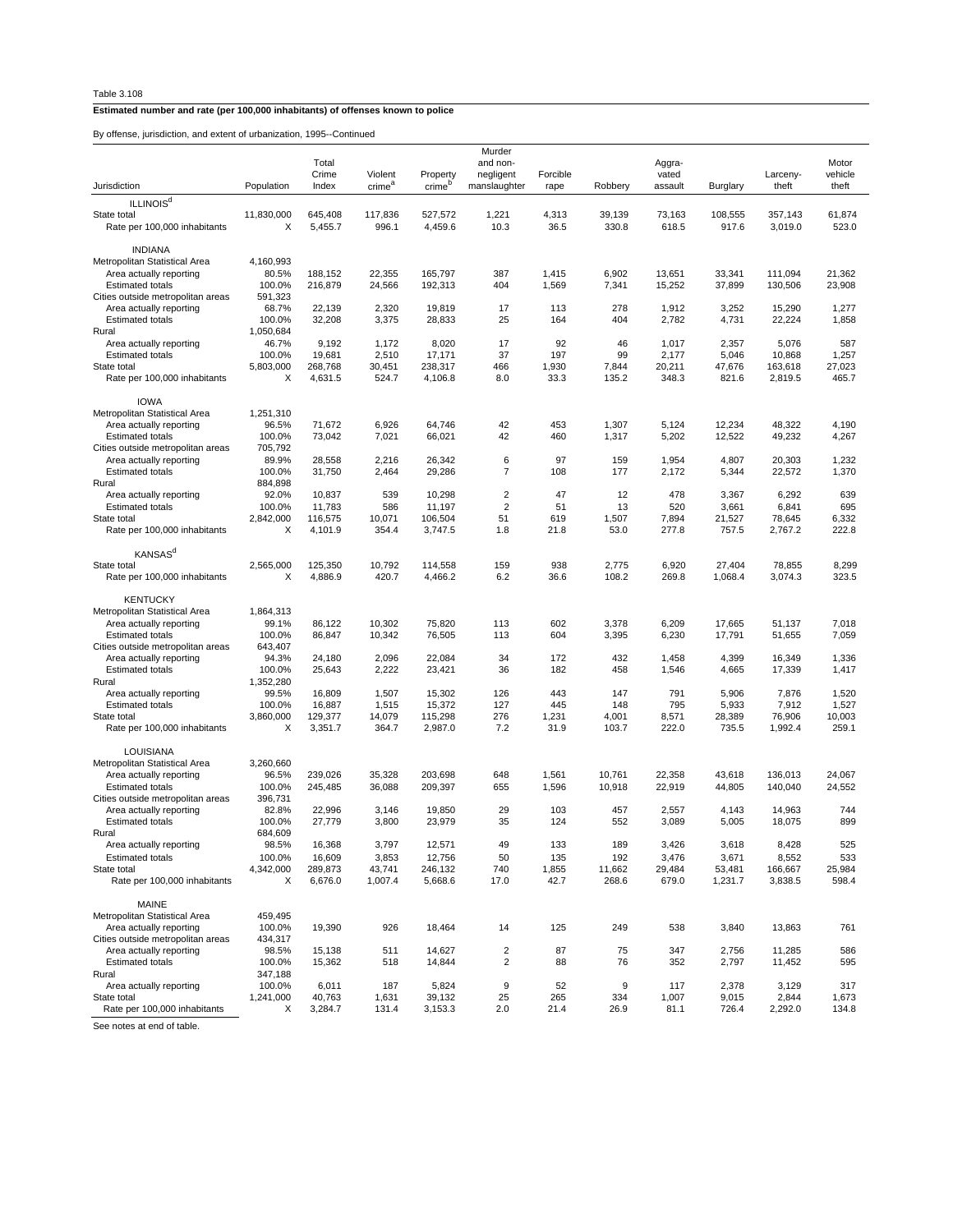By offense, jurisdiction, and extent of urbanization, 1995--Continued

|                                                              |                   | Total            |                    |                    | Murder<br>and non-               |              |                | Aggra-     |                |                  | Motor        |
|--------------------------------------------------------------|-------------------|------------------|--------------------|--------------------|----------------------------------|--------------|----------------|------------|----------------|------------------|--------------|
|                                                              |                   | Crime            | Violent            | Property           | negligent                        | Forcible     |                | vated      |                | Larceny-         | vehicle      |
| Jurisdiction                                                 | Population        | Index            | crime <sup>a</sup> | crime <sup>p</sup> | manslaughter                     | rape         | Robbery        | assault    | Burglary       | theft            | theft        |
| MARYLAND                                                     |                   |                  |                    |                    |                                  |              |                |            |                |                  |              |
| Metropolitan Statistical Area                                | 4,678,669         |                  |                    |                    |                                  |              |                |            |                |                  |              |
| Area actually reporting                                      | 99.9%             | 301,257          | 47,558             | 253.699            | 576                              | 1,969        | 20,960         | 24.053     | 50,002         | 168.169          | 35,528       |
| <b>Estimated totals</b>                                      | 100.0%            | 301,317          | 47,564             | 253,753            | 576                              | 1,969        | 20,963         | 24,056     | 50,011         | 168,209          | 35,533       |
| Cities outside metropolitan areas                            | 98,063            |                  |                    |                    |                                  |              |                |            |                |                  |              |
| Area actually reporting                                      | 100.0%            | 9,203            | 1,133              | 8,070              | 6                                | 65           | 259            | 803        | 1,545          | 6,138            | 387          |
| Rural<br>Area actually reporting                             | 265,268<br>100.0% | 6,862            | 1,060              | 5,802              | 14                               | 96           | 112            | 838        | 1,764          | 3,779            | 259          |
| State total                                                  | 5,042,000         | 317,382          | 49,757             | 267,625            | 596                              | 2,130        | 21,334         | 25,697     | 53,320         | 178,126          | 36,179       |
| Rate per 100,000 inhabitants                                 | X                 | 6,294.8          | 986.9              | 5,307.9            | 11.8                             | 42.2         | 423.1          | 509.7      | 1,057.5        | 3,532.8          | 717.6        |
|                                                              |                   |                  |                    |                    |                                  |              |                |            |                |                  |              |
| <b>MASSACHUSETTS</b>                                         |                   |                  |                    |                    |                                  |              |                |            |                |                  |              |
| Metropolitan Statistical Area                                | 5,777,763         |                  |                    |                    |                                  |              |                |            |                |                  |              |
| Area actually reporting                                      | 92.1%             | 235,757          | 37,285             | 198,472            | 209                              | 1,551        | 8,776          | 26,749     | 44,290         | 119,814          | 34,368       |
| <b>Estimated totals</b>                                      | 100.0%            | 249,733          | 39,060             | 210,673            | 214                              | 1,624        | 9,040          | 28,182     | 47,004         | 127,670          | 35,999       |
| Cities outside metropolitan areas                            | 283,829           |                  |                    |                    |                                  |              |                |            |                |                  |              |
| Area actually reporting                                      | 59.1%             | 8,200            | 1,558              | 6,642              | $\overline{2}$<br>3              | 79           | 56<br>95       | 1,421      | 1,565          | 4,660            | 417          |
| <b>Estimated totals</b><br>Rural                             | 100.0%<br>12,408  | 13,875           | 2,636              | 11,239             |                                  | 134          |                | 2,404      | 2,648          | 7,885            | 706          |
| Area actually reporting                                      | 100.0%            | 102              | 43                 | 59                 | $\pmb{0}$                        | $\mathbf{1}$ | $\overline{2}$ | 40         | 17             | 31               | 11           |
| State total                                                  | 6,074,000         | 263,710          | 41,739             | 221,971            | 217                              | 1,759        | 9,137          | 30,626     | 49,669         | 135,586          | 36,716       |
| Rate per 100,000 inhabitants                                 | X                 | 4,341.6          | 687.2              | 3,654.4            | 3.6                              | 29.0         | 150.4          | 504.2      | 817.7          | 2,232.2          | 604.5        |
|                                                              |                   |                  |                    |                    |                                  |              |                |            |                |                  |              |
| <b>MICHIGAN</b>                                              |                   |                  |                    |                    |                                  |              |                |            |                |                  |              |
| Metropolitan Statistical Area                                | 7,879,086         |                  |                    |                    |                                  |              |                |            |                |                  |              |
| Area actually reporting                                      | 91.6%             | 418,188          | 58,920             | 359,268            | 761                              | 4,339        | 17,231         | 36,589     | 72,057         | 230,744          | 56,467       |
| <b>Estimated totals</b>                                      | 100.0%            | 447,203          | 61,567             | 385,636            | 780                              | 4,608        | 17,731         | 38,448     | 76,245         | 249,950          | 59,441       |
| Cities outside metropolitan areas                            | 618,889           |                  |                    |                    |                                  |              |                |            |                |                  |              |
| Area actually reporting<br><b>Estimated totals</b>           | 82.8%<br>100.0%   | 17,877<br>21,586 | 1,064<br>1,285     | 16,813<br>20,301   | $\overline{2}$<br>$\overline{2}$ | 259<br>313   | 58<br>70       | 745<br>900 | 2,127<br>2,568 | 13,838<br>16,709 | 848<br>1,024 |
| Rural                                                        | 1,051,025         |                  |                    |                    |                                  |              |                |            |                |                  |              |
| Area actually reporting                                      | 97.1%             | 25,345           | 2,745              | 22,600             | 25                               | 967          | 82             | 1,671      | 7,822          | 13,639           | 1,139        |
| <b>Estimated totals</b>                                      | 100.0%            | 26,114           | 2,828              | 23,286             | 26                               | 996          | 84             | 1,722      | 8,059          | 14,053           | 1,174        |
| State total                                                  | 9,549,000         | 494,903          | 65,680             | 429,223            | 808                              | 5,917        | 17,885         | 41,070     | 86,872         | 280,712          | 61,639       |
| Rate per 100,000 inhabitants                                 | X                 | 5,182.8          | 687.8              | 4,495.0            | 8.5                              | 62.0         | 187.3          | 430.1      | 909.7          | 2,939.7          | 645.5        |
|                                                              |                   |                  |                    |                    |                                  |              |                |            |                |                  |              |
| <b>MINNESOTA</b>                                             |                   |                  |                    |                    |                                  |              |                |            |                |                  |              |
| Metropolitan Statistical Area                                | 3,203,336         |                  |                    |                    |                                  |              |                |            |                |                  |              |
| Area actually reporting                                      | 99.9%             | 161,367          | 14,432             | 146,935            | 167                              | 1,906        | 5,564          | 6,795      | 26,991         | 106,955          | 12,989       |
| <b>Estimated totals</b><br>Cities outside metropolitan areas | 100.0%<br>539,366 | 161,528          | 14,439             | 147,089            | 167                              | 1,907        | 5,566          | 6,799      | 27,012         | 107,078          | 12,999       |
| Area actually reporting                                      | 96.2%             | 25,779           | 965                | 24,814             | 3                                | 310          | 95             | 557        | 3,527          | 19,931           | 1,356        |
| <b>Estimated totals</b>                                      | 100.0%            | 26,794           | 1,003              | 25,791             | 3                                | 322          | 99             | 579        | 3,666          | 20,716           | 1,409        |
| Rural                                                        | 867,298           |                  |                    |                    |                                  |              |                |            |                |                  |              |
| Area actually reporting                                      | 100.0%            | 19,005           | 974                | 18,031             | 12                               | 364          | 37             | 561        | 6,078          | 10,620           | 1,333        |
| State total                                                  | 4,610,000         | 207,327          | 16,416             | 190,911            | 182                              | 2,593        | 5,702          | 7,939      | 36,756         | 138,414          | 15,741       |
| Rate per 100,000 inhabitants                                 | X                 | 4,497.3          | 356.1              | 4,141.2            | 3.9                              | 56.2         | 123.7          | 172.2      | 797.3          | 3,002.5          | 341.5        |
|                                                              |                   |                  |                    |                    |                                  |              |                |            |                |                  |              |
| <b>MISSISSIPPI</b>                                           |                   |                  |                    |                    |                                  |              |                |            |                |                  |              |
| Metropolitan Statistical Area<br>Area actually reporting     | 944,140<br>75.3%  | 48,496           | 4,409              | 44,087             | 126                              | 372          | 2,033          | 1,878      | 11,237         | 27,191           | 5,659        |
| <b>Estimated totals</b>                                      | 100.0%            | 56,001           | 4,904              | 51,097             | 144                              | 440          | 2,160          | 2,160      | 13,482         | 31,495           | 6,120        |
| Cities outside metropolitan areas                            | 649,923           |                  |                    |                    |                                  |              |                |            |                |                  |              |
| Area actually reporting                                      | 68.4%             | 33,954           | 3,812              | 30,142             | 62                               | 290          | 802            | 2,658      | 7,380          | 20,804           | 1,958        |
| <b>Estimated totals</b>                                      | 100.0%            | 49,675           | 5,577              | 44,098             | 91                               | 424          | 1,173          | 3,889      | 10,797         | 30,436           | 2.865        |
| Rural                                                        | 1,102,937         |                  |                    |                    |                                  |              |                |            |                |                  |              |
| Area actually reporting                                      | 24.8%             | 3,985            | 763                | 3,222              | 28                               | 47           | 49             | 639        | 1,543          | 1,496            | 183          |
| <b>Estimated totals</b>                                      | 100.0%            | 16,079           | 3,079              | 13,000             | 113                              | 190          | 197            | 2,579      | 6,226          | 6,036            | 738          |
| State total                                                  | 2,697,000         | 121,755          | 13,560             | 108,195            | 348                              | 1,054        | 3,530          | 8,628      | 30,505         | 67,967           | 9,723        |
| Rate per 100,000 inhabitants                                 | х                 | 4,514.5          | 502.8              | 4,011.7            | 12.9                             | 39.1         | 130.9          | 319.9      | 1,131.1        | 2,520.1          | 360.5        |
| <b>MISSOURI</b>                                              |                   |                  |                    |                    |                                  |              |                |            |                |                  |              |
| Metropolitan Statistical Area                                | 3,623,162         |                  |                    |                    |                                  |              |                |            |                |                  |              |
| Area actually reporting                                      | 95.9%             | 225,687          | 30,688             | 194,999            | 390                              | 1,362        | 10,397         | 18,539     | 39,003         | 133,316          | 22,680       |
| <b>Estimated totals</b>                                      | 100.0%            | 230,183          | 31,031             | 199,152            | 395                              | 1,391        | 10,465         | 18,780     | 39,837         | 136,282          | 23,033       |
| Cities outside metropolitan areas                            | 495,870           |                  |                    |                    |                                  |              |                |            |                |                  |              |
| Area actually reporting                                      | 89.5%             | 24,354           | 1,734              | 22,620             | 18                               | 126          | 254            | 1,336      | 3,746          | 17,709           | 1,165        |
| <b>Estimated totals</b>                                      | 100.0%            | 27,222           | 1,938              | 25,284             | 20                               | 141          | 284            | 1,493      | 4,187          | 19,795           | 1,302        |
| Rural                                                        | 1,204,968         |                  |                    |                    |                                  |              |                |            |                |                  |              |
| Area actually reporting                                      | 55.4%             | 8,421            | 1,312              | 7,109              | 30                               | 99           | 63             | 1,120      | 3,114          | 3,517            | 478          |
| <b>Estimated totals</b>                                      | 100.0%            | 15,212           | 2,370              | 12,842             | 54                               | 179          | 114            | 2,023      | 5,625          | 6,353            | 864          |
| State total                                                  | 5,324,000         | 272,617          | 35,339             | 237,278            | 469                              | 1,711        | 10,863         | 22,296     | 49,649         | 162,430          | 25,199       |
| Rate per 100,000 inhabitants                                 | х                 | 5,120.5          | 663.8              | 4,456.8            | 8.8                              | 32.1         | 204.0          | 418.8      | 932.6          | 3,050.9          | 473.3        |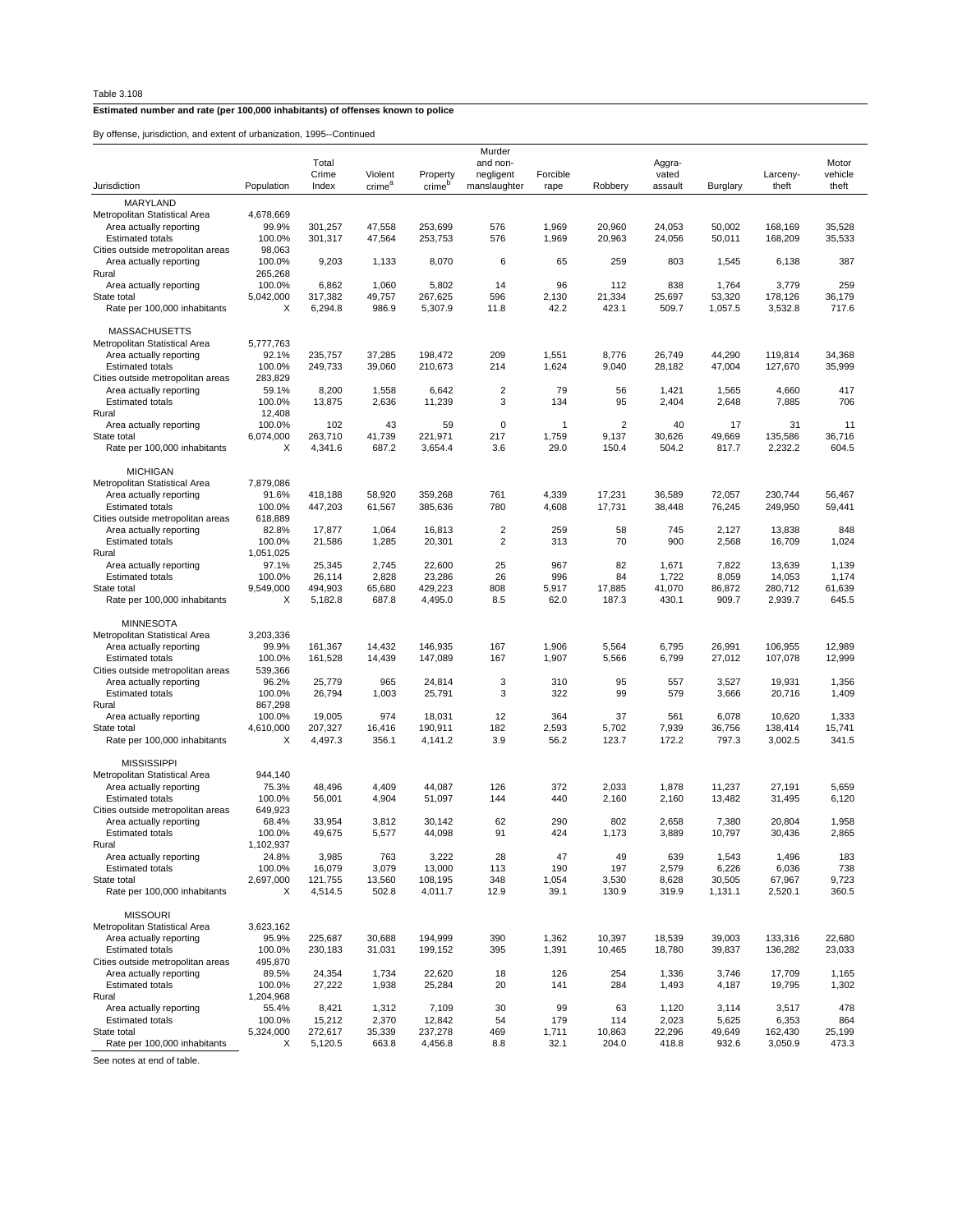By offense, jurisdiction, and extent of urbanization, 1995--Continued

| by onenac, junaulellon, and extern or unpaintanon, rood-oominided |                     |                    |                    |                    |                    |                |                  |                  |                    |                    |                    |
|-------------------------------------------------------------------|---------------------|--------------------|--------------------|--------------------|--------------------|----------------|------------------|------------------|--------------------|--------------------|--------------------|
|                                                                   |                     | Total              |                    |                    | Murder<br>and non- |                |                  |                  |                    |                    | Motor              |
|                                                                   |                     | Crime              | Violent            | Property           | negligent          | Forcible       |                  | Aggra-<br>vated  |                    | Larceny-           | vehicle            |
| Jurisdiction                                                      | Population          | Index              | crime <sup>a</sup> | crime <sup>b</sup> | manslaughter       | rape           | Robbery          | assault          | Burglary           | theft              | theft              |
| MONTANA <sup>d</sup>                                              |                     |                    |                    |                    |                    |                |                  |                  |                    |                    |                    |
| State total                                                       | 870,000             | 46,153             | 1,484              | 44,669             | 26                 | 225            | 289              | 944              | 6,271              | 35,718             | 2,680              |
| Rate per 100,000 inhabitants                                      | Х                   | 5,304.9            | 170.6              | 5,134.4            | 3.0                | 25.9           | 33.2             | 108.5            | 720.8              | 4,105.5            | 308.0              |
|                                                                   |                     |                    |                    |                    |                    |                |                  |                  |                    |                    |                    |
| NEBRASKA                                                          |                     |                    |                    |                    |                    |                |                  |                  |                    |                    |                    |
| Metropolitan Statistical Area                                     | 830,170             |                    |                    |                    |                    |                |                  |                  |                    |                    |                    |
| Area actually reporting<br>Cities outside metropolitan areas      | 100.0%<br>390,944   | 50,010             | 5,220              | 44,790             | 32                 | 177            | 981              | 4,030            | 6,814              | 33,303             | 4,673              |
| Area actually reporting                                           | 98.4%               | 18,096             | 701                | 17,395             | 8                  | 93             | 67               | 533              | 2,208              | 14,493             | 694                |
| <b>Estimated totals</b>                                           | 100.0%              | 18,389             | 713                | 17,676             | 8                  | 95             | 68               | 542              | 2,244              | 14,727             | 705                |
| Rural                                                             | 415,886             |                    |                    |                    |                    |                |                  |                  |                    |                    |                    |
| Area actually reporting                                           | 99.4%               | 5,957              | 318                | 5,639              | 8                  | 45             | 18               | 247              | 1,278              | 3,989              | 372                |
| <b>Estimated totals</b>                                           | 100.0%              | 5,994              | 320                | 5,674              | 8                  | 45             | 18               | 249              | 1,286              | 4,014              | 374                |
| State total                                                       | 1,637,000           | 74,393             | 6,253              | 68,140             | 48                 | 317            | 1,067            | 4,821            | 10,344             | 52,044             | 5,752              |
| Rate per 100,000 inhabitants                                      | X                   | 4,544.5            | 382.0              | 4,162.5            | 2.9                | 19.4           | 65.2             | 294.5            | 631.9              | 3,179.2            | 351.4              |
| <b>NEVADA</b>                                                     |                     |                    |                    |                    |                    |                |                  |                  |                    |                    |                    |
| Metropolitan Statistical Area                                     | 1,305,265           |                    |                    |                    |                    |                |                  |                  |                    |                    |                    |
| Area actually reporting                                           | 100.0%              | 92,266             | 13,378             | 78,888             | 154                | 859            | 4,877            | 7,488            | 18,439             | 49,423             | 11,026             |
| Cities outside metropolitan areas                                 | 47,865              |                    |                    |                    |                    |                |                  |                  |                    |                    |                    |
| Area actually reporting                                           | 59.2%               | 1,404              | 151                | 1,253              | 1                  | 15             | 13               | 122              | 237                | 966                | 50                 |
| <b>Estimated totals</b>                                           | 100.0%              | 2,370              | 255                | 2,115              | $\overline{2}$     | 25             | 22               | 206              | 400                | 1,631              | 84                 |
| Rural                                                             | 176,870             |                    |                    |                    |                    |                |                  |                  |                    |                    |                    |
| Area actually reporting                                           | 99.2%               | 5,979              | 821                | 5,158              | 7                  | 53             | 66               | 695              | 1,385              | 3,480              | 293                |
| <b>Estimated totals</b>                                           | 100.0%<br>1,530,000 | 6,028              | 828                | 5,200              | 7                  | 53<br>937      | 67               | 701              | 1,396              | 3,509              | 295                |
| State total                                                       | X                   | 100,664<br>6,579.3 | 14,461<br>945.2    | 86,203<br>5,634.2  | 163<br>10.7        | 61.2           | 4,966<br>324.6   | 8,395<br>548.7   | 20,235<br>1,322.5  | 54,563<br>3,566.2  | 11,405<br>745.4    |
| Rate per 100,000 inhabitants                                      |                     |                    |                    |                    |                    |                |                  |                  |                    |                    |                    |
| <b>NEW HAMPSHIRE</b>                                              |                     |                    |                    |                    |                    |                |                  |                  |                    |                    |                    |
| Metropolitan Statistical Area                                     | 674,927             |                    |                    |                    |                    |                |                  |                  |                    |                    |                    |
| Area actually reporting                                           | 87.8%               | 16,837             | 726                | 16,111             | 11                 | 154            | 245              | 316              | 2,824              | 12,167             | 1,120              |
| <b>Estimated totals</b>                                           | 100.0%              | 18,849             | 799                | 18,050             | 12                 | 172            | 259              | 356              | 3,162              | 13,637             | 1,251              |
| Cities outside metropolitan areas                                 | 324,539             |                    |                    |                    |                    |                |                  |                  |                    |                    |                    |
| Area actually reporting                                           | 68.7%               | 7,344              | 289                | 7,055              | $\overline{2}$     | 98             | 36               | 153              | 960                | 5,846              | 249                |
| <b>Estimated totals</b>                                           | 100.0%              | 10,686             | 421                | 10,265             | 3                  | 143            | 52               | 223              | 1,397              | 8,506              | 362                |
| Rural                                                             | 148,534             |                    |                    |                    |                    |                |                  |                  |                    |                    |                    |
| Area actually reporting<br><b>Estimated totals</b>                | 92.7%<br>100.0%     | 880<br>949         | 88<br>94           | 792<br>855         | 6<br>6             | 17<br>18       | 3<br>3           | 62<br>67         | 229<br>247         | 514<br>555         | 49<br>53           |
| State total                                                       | 1,148,000           | 30,484             | 1,314              | 29,170             | 21                 | 333            | 314              | 646              | 4,806              | 22,698             | 1,666              |
| Rate per 100,000 inhabitants                                      | X                   | 2,655.4            | 114.5              | 2,540.9            | 1.8                | 29.0           | 27.4             | 56.3             | 418.6              | 1,977.2            | 145.1              |
|                                                                   |                     |                    |                    |                    |                    |                |                  |                  |                    |                    |                    |
| <b>NEW JERSEY</b>                                                 |                     |                    |                    |                    |                    |                |                  |                  |                    |                    |                    |
| Metropolitan Statistical Area                                     | 7,945,000           |                    |                    |                    |                    |                |                  |                  |                    |                    |                    |
| Area actually reporting                                           | 100.0%              | 373,708            | 47,652             | 326,056            | 409                | 1,927          | 22,486           | 22,830           | 69,533             | 206,339            | 50,184             |
| Cities outside metropolitan areas                                 | <b>NONE</b>         |                    |                    |                    |                    |                |                  |                  |                    |                    |                    |
| Rural                                                             | <b>NONE</b>         |                    |                    |                    | 409                |                |                  |                  |                    | 206,339            |                    |
| State total<br>Rate per 100,000 inhabitants                       | 7,945,000<br>X      | 373,708<br>4,703.7 | 47,652<br>599.8    | 326,056<br>4,103.9 | 5.1                | 1,927<br>24.3  | 22,486<br>283.0  | 22,830<br>287.4  | 69,533<br>875.2    | 2,597.1            | 50,184<br>631.6    |
|                                                                   |                     |                    |                    |                    |                    |                |                  |                  |                    |                    |                    |
| <b>NEW MEXICO</b>                                                 |                     |                    |                    |                    |                    |                |                  |                  |                    |                    |                    |
| Metropolitan Statistical Area                                     | 949,733             |                    |                    |                    |                    |                |                  |                  |                    |                    |                    |
| Area actually reporting                                           | 77.3%               | 59,072             | 6,690              | 52,382             | 72                 | 449            | 1,977            | 4,192            | 12,184             | 33,995             | 6,203              |
| <b>Estimated totals</b>                                           | 100.0%              | 64,766             | 7,441              | 57,325             | 85                 | 507            | 2,072            | 4,777            | 13,938             | 36,847             | 6,540              |
| Cities outside metropolitan areas                                 | 435,709             |                    |                    |                    |                    |                |                  |                  |                    |                    |                    |
| Area actually reporting                                           | 83.7%               | 28,648             | 3,874              | 24,774             | 22                 | 238            | 376              | 3,238            | 6,175              | 17,415             | 1,184              |
| <b>Estimated totals</b>                                           | 100.0%<br>299,558   | 34,214             | 4,626              | 29,588             | 26                 | 284            | 449              | 3,867            | 7,375              | 20,799             | 1,414              |
| Rural<br>Area actually reporting                                  | 61.4%               | 5,733              | 1,067              | 4,666              | 23                 | 100            | 51               | 893              | 1,886              | 2,354              | 426                |
| <b>Estimated totals</b>                                           | 100.0%              | 9,332              | 1,737              | 7,595              | 37                 | 163            | 83               | 1,451            | 3,070              | 3,832              | 693                |
| State total                                                       | 1,685,000           | 108,312            | 13,804             | 94,508             | 148                | 954            | 2,604            | 10,098           | 24,383             | 61,478             | 8,647              |
| Rate per 100,000 inhabitants                                      | Х                   | 6,428.0            | 819.2              | 5,608.8            | 8.8                | 56.6           | 154.5            | 599.3            | 1,447.1            | 3,648.5            | 513.2              |
|                                                                   |                     |                    |                    |                    |                    |                |                  |                  |                    |                    |                    |
| <b>NEW YORK</b>                                                   |                     |                    |                    |                    |                    |                |                  |                  |                    |                    |                    |
| Metropolitan Statistical Area                                     | 16,634,301          |                    |                    |                    |                    |                |                  |                  |                    |                    |                    |
| Area actually reporting<br><b>Estimated totals</b>                | 99.6%<br>100.0%     | 779,907<br>782,293 | 148,148<br>148,359 | 631,759<br>633,934 | 1,510<br>1,510     | 3,949<br>3,957 | 71,994<br>72,061 | 70,695<br>70,831 | 135,628<br>136,000 | 394,878<br>396,514 | 101,253<br>101,420 |
| Cities outside metropolitan areas                                 | 648,525             |                    |                    |                    |                    |                |                  |                  |                    |                    |                    |
| Area actually reporting                                           | 92.5%               | 23,693             | 2,065              | 21,628             | 15                 | 182            | 306              | 1,562            | 3,962              | 17,108             | 558                |
| <b>Estimated totals</b>                                           | 100.0%              | 25,608             | 2,232              | 23,376             | 16                 | 197            | 331              | 1,688            | 4,282              | 18,491             | 603                |
| Rural                                                             | 853,174             |                    |                    |                    |                    |                |                  |                  |                    |                    |                    |
| Area actually reporting                                           | 100.0%              | 19,124             | 2,092              | 17,032             | 24                 | 136            | 100              | 1,832            | 6,280              | 10,179             | 573                |
| State total                                                       | 18,136,000          | 827,025            | 152,683            | 674,342            | 1,550              | 4,290          | 72,492           | 74,351           | 146,562            | 425,184            | 102,596            |
| Rate per 100,000 inhabitants                                      | Х                   | 4,560.1            | 841.9              | 3,718.3            | 8.5                | 23.7           | 399.7            | 410.0            | 808.1              | 2,344.4            | 565.7              |
| See notes at end of table.                                        |                     |                    |                    |                    |                    |                |                  |                  |                    |                    |                    |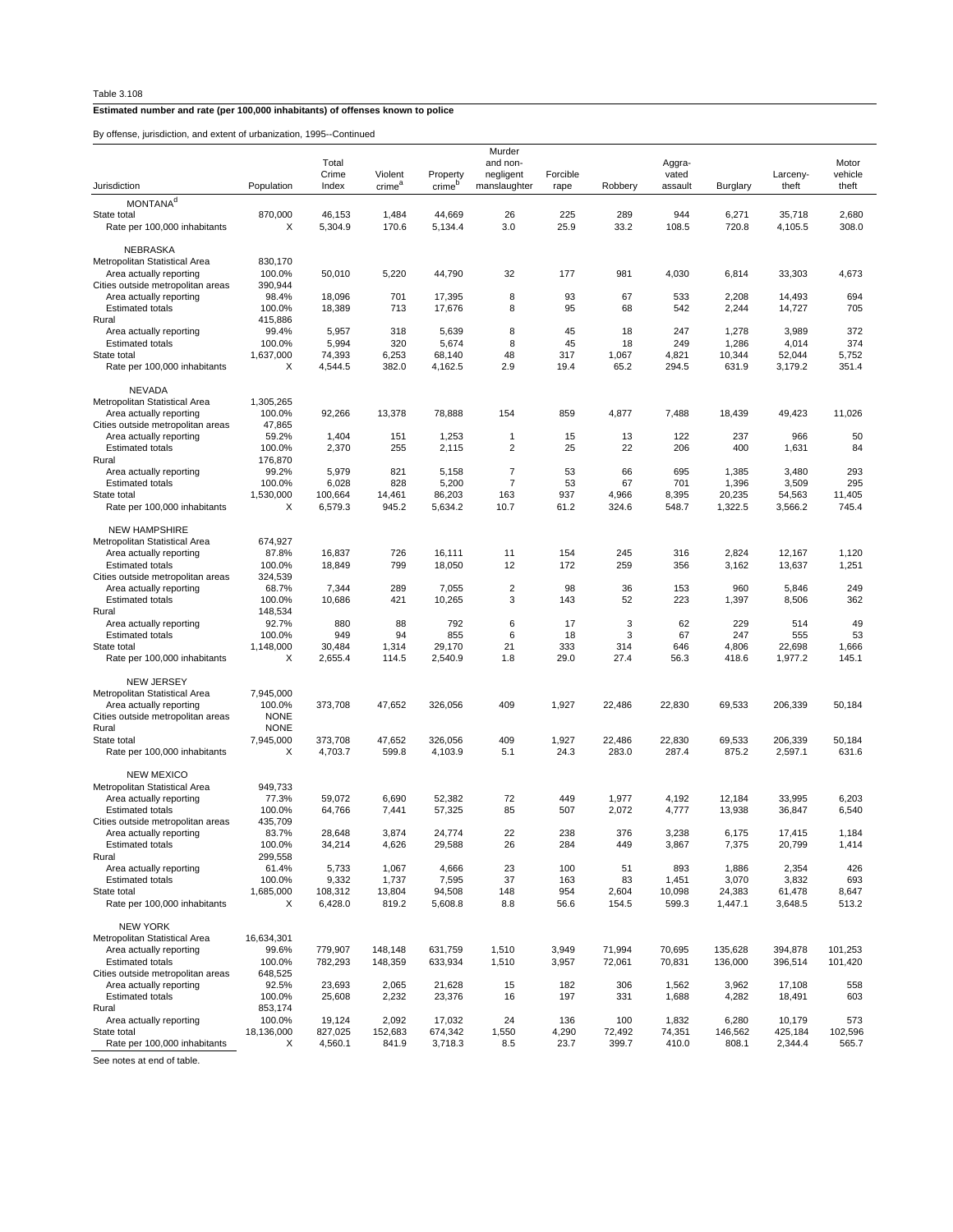By offense, jurisdiction, and extent of urbanization, 1995--Continued

| onense, junsuletion, and extent or urbanization, 1999-Oominided |            |                |                               |                                |                           |                  |         |                  |          |                   |                  |
|-----------------------------------------------------------------|------------|----------------|-------------------------------|--------------------------------|---------------------------|------------------|---------|------------------|----------|-------------------|------------------|
|                                                                 |            |                |                               |                                | Murder                    |                  |         |                  |          |                   |                  |
|                                                                 |            | Total          |                               |                                | and non-                  |                  |         | Aggra-           |          |                   | Motor            |
| Jurisdiction                                                    | Population | Crime<br>Index | Violent<br>crime <sup>a</sup> | Property<br>crime <sup>b</sup> | negligent<br>manslaughter | Forcible<br>rape | Robbery | vated<br>assault | Burglary | Larceny-<br>theft | vehicle<br>theft |
| NORTH CAROLINA                                                  |            |                |                               |                                |                           |                  |         |                  |          |                   |                  |
| Metropolitan Statistical Area                                   | 4,790,671  |                |                               |                                |                           |                  |         |                  |          |                   |                  |
| Area actually reporting                                         | 99.5%      | 298,647        | 34,802                        | 263,845                        | 462                       | 1,692            | 10,580  | 22,068           | 70,353   | 176,236           | 17,256           |
| <b>Estimated totals</b>                                         | 100.0%     | 299,795        | 34,901                        | 264,894                        | 463                       | 1,697            | 10,602  | 22,139           | 70,641   | 176,947           | 17,306           |
| Cities outside metropolitan areas                               | 739,827    |                |                               |                                |                           |                  |         |                  |          |                   |                  |
| Area actually reporting                                         | 94.5%      | 57,114         | 6,623                         | 50,491                         | 75                        | 274              | 1,649   | 4,625            | 12,921   | 35,201            | 2,369            |
| <b>Estimated totals</b>                                         | 100.0%     | 60,431         | 7,008                         | 53,423                         | 79                        | 290              | 1,745   | 4,894            | 13,671   | 37,245            | 2,507            |
| Rural                                                           | 1,664,502  |                |                               |                                |                           |                  |         |                  |          |                   |                  |
| Area actually reporting                                         | 98.8%      | 45,013         | 4,546                         | 40,467                         | 133                       | 329              | 543     | 3,541            | 17,479   | 20,480            | 2,508            |
| <b>Estimated totals</b>                                         | 100.0%     | 45,538         | 4,599                         | 40,939                         | 135                       | 333              | 549     | 3,582            | 17,683   | 20,719            | 2,537            |
| State total                                                     | 7,195,000  | 405,764        | 46,508                        | 359,256                        | 677                       | 2,320            | 12,896  | 30,615           | 101,995  | 234,911           | 22,350           |
| Rate per 100,000 inhabitants                                    | X          | 5,639.5        | 646.4                         | 4,993.1                        | 9.4                       | 32.2             | 179.2   | 425.5            | 1,417.6  | 3,264.9           | 310.6            |
| <b>NORTH DAKOTA</b>                                             |            |                |                               |                                |                           |                  |         |                  |          |                   |                  |
| Metropolitan Statistical Area                                   | 269,821    |                |                               |                                |                           |                  |         |                  |          |                   |                  |
| Area actually reporting                                         | 99.8%      | 11,096         | 347                           | 10,749                         | 1                         | 69               | 55      | 222              | 1,293    | 8,726             | 730              |
| <b>Estimated totals</b>                                         | 100.0%     | 11,115         | 348                           | 10,767                         | 1                         | 69               | 55      | 223              | 1,295    | 8,741             | 731              |
| Cities outside metropolitan areas                               | 148,710    |                |                               |                                |                           |                  |         |                  |          |                   |                  |
| Area actually reporting                                         | 86.0%      | 4,404          | 118                           | 4,286                          | 3                         | 47               | 5       | 63               | 346      | 3,716             | 224              |
| <b>Estimated totals</b>                                         | 100.0%     | 5,120          | 137                           | 4,983                          | 3                         | 55               | 6       | 73               | 402      | 4,321             | 260              |
| Rural                                                           | 222,469    |                |                               |                                |                           |                  |         |                  |          |                   |                  |
| Area actually reporting                                         | 92.5%      | 1,978          | 66                            | 1,912                          | 2                         | 20               | 3       | 41               | 510      | 1,257             | 145              |
| <b>Estimated totals</b>                                         | 100.0%     | 2,138          | 71                            | 2,067                          | 2                         | 22               | 3       | 44               | 551      | 1,359             | 157              |
| State total                                                     | 641,000    | 18,373         | 556                           | 17,817                         | 6                         | 146              | 64      | 340              | 2,248    | 14,421            | 1,148            |
| Rate per 100,000 inhabitants                                    | X          | 2,866.3        | 86.7                          | 2,779.6                        | 0.9                       | 22.8             | 10.0    | 53.0             | 350.7    | 2,249.8           | 179.1            |
| OHIO                                                            |            |                |                               |                                |                           |                  |         |                  |          |                   |                  |
| Metropolitan Statistical Area                                   | 9,055,329  |                |                               |                                |                           |                  |         |                  |          |                   |                  |
| Area actually reporting                                         | 82.1%      | 380,707        | 45,912                        | 334,795                        | 536                       | 3,979            | 18,364  | 23,033           | 73,275   | 221,400           | 40,120           |
| <b>Estimated totals</b>                                         | 100.0%     | 433,347        | 49,667                        | 383,680                        | 562                       | 4,358            | 19,363  | 25,384           | 81,917   | 258,079           | 43,684           |
| Cities outside metropolitan areas                               | 768,703    |                |                               |                                |                           |                  |         |                  |          |                   |                  |
| Area actually reporting                                         | 61.1%      | 23,037         | 1,412                         | 21,625                         | 9                         | 172              | 290     | 941              | 3,728    | 16,955            | 942              |
| <b>Estimated totals</b>                                         | 100.0%     | 37,726         | 2,313                         | 35,413                         | 15                        | 282              | 475     | 1,541            | 6,105    | 27,765            | 1,543            |
| Rural                                                           | 1,326,968  |                |                               |                                |                           |                  |         |                  |          |                   |                  |
| Area actually reporting                                         | 56.4%      | 11,358         | 1,025                         | 10,333                         | 13                        | 110              | 52      | 850              | 3,110    | 6,640             | 583              |
| <b>Estimated totals</b>                                         | 100.0%     | 20,150         | 1,819                         | 18,331                         | 23                        | 195              | 93      | 1,508            | 5,517    | 11,780            | 1,034            |
| State total                                                     | 11,151,000 | 491,223        | 53,799                        | 437,424                        | 600                       | 4,835            | 19,931  | 28,433           | 93,539   | 297,624           | 46,261           |
| Rate per 100,000 inhabitants                                    | X          | 4,405.2        | 482.5                         | 3,922.7                        | 5.4                       | 43.4             | 178.7   | 255.0            | 838.8    | 2,669.0           | 414.9            |
| OKLAHOMA <sup>e</sup>                                           |            |                |                               |                                |                           |                  |         |                  |          |                   |                  |
| Metropolitan Statistical Area                                   | 1,972,582  |                |                               |                                |                           |                  |         |                  |          |                   |                  |
| Area actually reporting                                         | 100.0%     | 134,363        | 15,837                        | 118,526                        | 308                       | 1,114            | 3,299   | 11,116           | 28,597   | 76,524            | 13,405           |
| Cities outside metropolitan areas                               | 670,899    |                |                               |                                |                           |                  |         |                  |          |                   |                  |
| Area actually reporting                                         | 99.5%      | 37,666         | 4,383                         | 33,283                         | 41                        | 244              | 425     | 3,673            | 8,758    | 22,483            | 2,042            |
| <b>Estimated totals</b>                                         | 100.0%     | 37,858         | 4,405                         | 33,453                         | 41                        | 245              | 427     | 3,692            | 8,803    | 22,598            | 2,052            |
| Rural                                                           | 634,519    |                |                               |                                |                           |                  |         |                  |          |                   |                  |
| Area actually reporting                                         | 100.0%     | 11,242         | 1,528                         | 9,714                          | 51                        | 102              | 62      | 1,313            | 4,294    | 4,605             | 815              |
| State total                                                     | 3,278,000  | 183,463        | 21,770                        | 161,693                        | 400                       | 1,461            | 3,788   | 16,121           | 41,694   | 103,727           | 16,272           |
| Rate per 100,000 inhabitants                                    | X          | 5,596.8        | 664.1                         | 4,932.7                        | 12.2                      | 44.6             | 115.6   | 491.8            | 1,271.9  | 3,164.3           | 496.4            |
| OREGON                                                          |            |                |                               |                                |                           |                  |         |                  |          |                   |                  |
| Metropolitan Statistical Area                                   | 2,199,850  |                |                               |                                |                           |                  |         |                  |          |                   |                  |
| Area actually reporting                                         | 97.6%      | 153,490        | 13,962                        | 139,528                        | 96                        | 1,010            | 3,840   | 9,016            | 24,482   | 96,665            | 18,381           |
| <b>Estimated totals</b>                                         | 100.0%     | 156,564        | 14,129                        | 142,435                        | 97                        | 1,026            | 3,887   | 9,119            | 24,949   | 98,811            | 18,675           |
| Cities outside metropolitan areas                               | 435,008    |                |                               |                                |                           |                  |         |                  |          |                   |                  |
| Area actually reporting                                         | 99.2%      | 33,682         | 1,204                         | 32,478                         | 11                        | 127              | 338     | 728              | 5,232    | 25,141            | 2,105            |
| <b>Estimated totals</b>                                         | 100.0%     | 33,942         | 1,214                         | 32,728                         | 11                        | 128              | 341     | 734              | 5,272    | 25,335            | 2,121            |
| Rural                                                           | 506,142    |                |                               |                                |                           |                  |         |                  |          |                   |                  |
| Area actually reporting                                         | 87.6%      | 13,725         | 933                           | 12,792                         | 18                        | 136              | 91      | 688              | 3,871    | 7,822             | 1,099            |
| <b>Estimated totals</b>                                         | 100.0%     | 15,667         | 1,065                         | 14,602                         | 21                        | 155              | 104     | 785              | 4,419    | 8,929             | 1,254            |
| State total                                                     | 3,141,000  | 206,173        | 16,408                        | 189,765                        | 129                       | 1,309            | 4,332   | 10,638           | 34,640   | 133,075           | 22,050           |
| Rate per 100,000 inhabitants                                    | х          | 6,563.9        | 522.4                         | 6,041.5                        | 4.1                       | 41.7             | 137.9   | 338.7            | 1,102.8  | 4,236.7           | 702.0            |
| PENNSYLVANIA                                                    |            |                |                               |                                |                           |                  |         |                  |          |                   |                  |
| Metropolitan Statistical Area                                   | 10,231,136 |                |                               |                                |                           |                  |         |                  |          |                   |                  |
| Area actually reporting                                         | 95.2%      | 353,510        | 47,406                        | 306,104                        | 708                       | 2,543            | 22,206  | 21,949           | 56,699   | 203,086           | 46,319           |
| <b>Estimated totals</b>                                         | 100.0%     | 366,619        | 48,625                        | 317,994                        | 716                       | 2,606            | 22,495  | 22,808           | 58,435   | 212,071           | 47,488           |
| Cities outside metropolitan areas                               | 780,447    |                |                               |                                |                           |                  |         |                  |          |                   |                  |
| Area actually reporting                                         | 83.4%      | 18,727         | 1,462                         | 17,265                         | 11                        | 155              | 214     | 1,082            | 2,891    | 13,420            | 954              |
| <b>Estimated totals</b>                                         | 100.0%     | 22,464         | 1,754                         | 20,710                         | 13                        | 186              | 257     | 1,298            | 3,468    | 16,098            | 1,144            |
| Rural                                                           | 1,060,417  |                |                               |                                |                           |                  |         |                  |          |                   |                  |
| Area actually reporting                                         | 100.0%     | 17,126         | 1,207                         | 15,919                         | 26                        | 254              | 106     | 821              | 5,912    | 8,822             | 1,185            |
| State total                                                     | 12,072,000 | 406,209        | 51,586                        | 354,623                        | 755                       | 3,046            | 22,858  | 24,927           | 67,815   | 236,991           | 49,817           |
| Rate per 100,000 inhabitants                                    | х          | 3,364.9        | 427.3                         | 2,937.6                        | 6.3                       | 25.2             | 189.3   | 206.5            | 561.8    | 1,963.1           | 412.7            |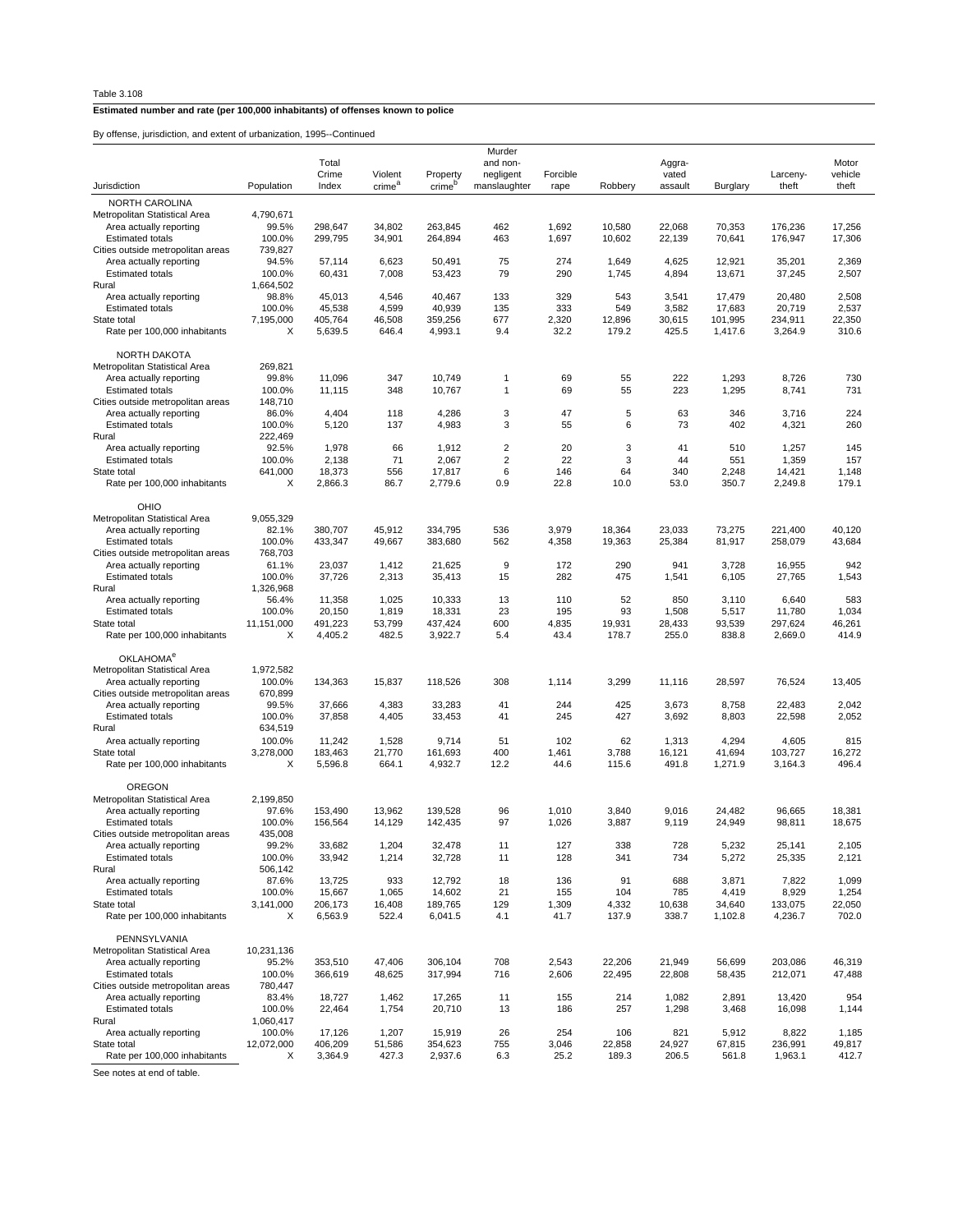By offense, jurisdiction, and extent of urbanization, 1995--Continued

| y onense, junsuiciion, and exient or uncanization, 1999-Committed |                      |                 |                               |                                |                           |                |             |                  |                |                   |                  |
|-------------------------------------------------------------------|----------------------|-----------------|-------------------------------|--------------------------------|---------------------------|----------------|-------------|------------------|----------------|-------------------|------------------|
|                                                                   |                      | Total           |                               |                                | Murder<br>and non-        |                |             | Aggra-           |                |                   | Motor            |
| Jurisdiction                                                      | Population           | Crime<br>Index  | Violent<br>crime <sup>a</sup> | Property<br>crime <sup>b</sup> | negligent<br>manslaughter | Forcible       |             | vated<br>assault |                | Larceny-<br>theft | vehicle<br>theft |
| PUERTO RICO <sup>®</sup>                                          |                      |                 |                               |                                |                           | rape           | Robbery     |                  | Burglary       |                   |                  |
| Metropolitan Statistical Area                                     | NA                   |                 |                               |                                |                           |                |             |                  |                |                   |                  |
| Area actually reporting                                           | 100.0%               | 93,577          | 20,250                        | 73,327                         | 797                       | 271            | 14,803      | 4,379            | 23,235         | 35,020            | 15,072           |
| Cities outside metropolitan areas<br>Area actually reporting      | NA<br>100.0%         | 12,511          | 2,200                         | 10,311                         | 67                        | 53             | 950         | 1,130            | 4,454          | 4,940             | 917              |
| Total                                                             | X                    | 106,088         | 22,450                        | 83,638                         | 864                       | 324            | 15,753      | 5,509            | 27,689         | 39,960            | 15,989           |
|                                                                   |                      |                 |                               |                                |                           |                |             |                  |                |                   |                  |
| RHODE ISLAND<br>Metropolitan Statistical Area                     |                      |                 |                               |                                |                           |                |             |                  |                |                   |                  |
| Area actually reporting                                           | 910,980<br>100.0%    | 38,606          | 3,328                         | 35,278                         | 32                        | 243            | 869         | 2,184            | 8,548          | 22,511            | 4,219            |
| Cities outside metropolitan areas                                 | 79,020               |                 |                               |                                |                           |                |             |                  |                |                   |                  |
| Area actually reporting                                           | 100.0%               | 3,383           | 310                           | 3,073                          | $\mathbf{1}$              | 22             | 45          | 242              | 679            | 2,249             | 145              |
| Rural<br>Area actually reporting                                  | <b>NA</b><br>100.0%  | 32              | 5                             | 27                             | $\mathbf 0$               | $\overline{c}$ | $\mathbf 0$ | 3                | 7              | 20                | 0                |
| State total                                                       | 990,000              | 42,021          | 3,643                         | 38,378                         | 33                        | 267            | 914         | 2,429            | 9,234          | 24,780            | 4,364            |
| Rate per 100,000 inhabitants                                      | X                    | 4,244.5         | 368.0                         | 3,876.6                        | 3.3                       | 27.0           | 92.3        | 245.4            | 932.7          | 2,503.0           | 440.8            |
| <b>SOUTH CAROLINA</b>                                             |                      |                 |                               |                                |                           |                |             |                  |                |                   |                  |
| Metropolitan Statistical Area                                     | 2,563,353            |                 |                               |                                |                           |                |             |                  |                |                   |                  |
| Area actually reporting                                           | 99.0%                | 164,547         | 25,283                        | 139,264                        | 193                       | 1,257          | 5,007       | 18,826           | 33,163         | 94,780            | 11,321           |
| <b>Estimated totals</b><br>Cities outside metropolitan areas      | 100.0%<br>322,947    | 166,115         | 25,453                        | 140,662                        | 194                       | 1,266          | 5,040       | 18,953           | 33,421         | 95,844            | 11,397           |
| Area actually reporting                                           | 98.9%                | 24,255          | 4,634                         | 19,621                         | 30                        | 131            | 748         | 3,725            | 4,334          | 14,270            | 1,017            |
| <b>Estimated totals</b>                                           | 100.0%               | 24,529          | 4,685                         | 19,844                         | 30                        | 132            | 756         | 3,767            | 4,383          | 14,432            | 1,029            |
| Rural<br>Area actually reporting                                  | 786,700<br>100.0%    | 32,079          | 5,929                         | 26,150                         | 68                        | 339            | 665         | 4,857            | 8,279          | 16,140            | 1,731            |
| State total                                                       | 3,673,000            | 222,723         | 36,067                        | 186,656                        | 292                       | 1,737          | 6,461       | 27,577           | 46,083         | 126,416           | 14,157           |
| Rate per 100,000 inhabitants                                      | X                    | 6,063.8         | 981.9                         | 5.081.8                        | 7.9                       | 47.3           | 175.9       | 750.8            | 1,254.6        | 3,441.8           | 385.4            |
|                                                                   |                      |                 |                               |                                |                           |                |             |                  |                |                   |                  |
| <b>SOUTH DAKOTA</b><br>Metropolitan Statistical Area              | 242,267              |                 |                               |                                |                           |                |             |                  |                |                   |                  |
| Area actually reporting                                           | 90.8%                | 11,079          | 875                           | 10,204                         | $\sqrt{5}$                | 158            | 144         | 568              | 1,889          | 7,915             | 400              |
| <b>Estimated totals</b>                                           | 100.0%               | 11,622          | 918                           | 10,704                         | 5                         | 169            | 146         | 598              | 2,026          | 8,253             | 425              |
| Cities outside metropolitan areas<br>Area actually reporting      | 192,936<br>74.0%     | 6,076           | 324                           | 5,752                          | $\overline{c}$            | 67             | 26          | 229              | 904            | 4,607             | 241              |
| <b>Estimated totals</b>                                           | 100.0%               | 8,209           | 438                           | 7,771                          | 3                         | 91             | 35          | 309              | 1,221          | 6,224             | 326              |
| Rural                                                             | 293,797              |                 |                               |                                |                           |                |             |                  |                |                   |                  |
| Area actually reporting<br><b>Estimated totals</b>                | 64.0%<br>100.0%      | 1,587<br>2,481  | 100<br>157                    | 1,487<br>2,324                 | 3<br>5                    | 25<br>39       | 5<br>8      | 67<br>105        | 445<br>695     | 959<br>1,499      | 83<br>130        |
| State total                                                       | 729,000              | 22,312          | 1,513                         | 20,799                         | 13                        | 299            | 189         | 1,012            | 3,942          | 15,976            | 881              |
| Rate per 100,000 inhabitants                                      | X                    | 3,060.6         | 207.5                         | 2,853.1                        | 1.8                       | 41             | 25.9        | 138.8            | 540.7          | 2,191.5           | 120.9            |
| <b>TENNESSEE</b>                                                  |                      |                 |                               |                                |                           |                |             |                  |                |                   |                  |
| Metropolitan Statistical Area                                     | 3,537,662            |                 |                               |                                |                           |                |             |                  |                |                   |                  |
| Area actually reporting                                           | 81.7%                | 206,478         | 31,862                        | 174,616                        | 414                       | 1,978          | 10,673      | 18,797           | 41,329         | 104,218           | 29,069           |
| <b>Estimated totals</b><br>Cities outside metropolitian areas     | 100.0%<br>624,195    | 230,433         | 34,476                        | 195,957                        | 450                       | 2,172          | 11,070      | 20,784           | 46,431         | 118,639           | 30,887           |
| Area actually reporting                                           | 78.5%                | 24,718          | 2,981                         | 21,737                         | 29                        | 143            | 388         | 2,421            | 5,030          | 15,324            | 1,383            |
| <b>Estimated totals</b>                                           | 100.0%               | 31,493          | 3,798                         | 27,695                         | 37                        | 182            | 494         | 3,085            | 6,409          | 19,524            | 1,762            |
| Rural                                                             | 1,094,143            |                 |                               |                                |                           |                |             |                  |                |                   |                  |
| Area actually reporting<br><b>Estimated totals</b>                | 47.1%<br>100.0%      | 9,396<br>19,938 | 1,072<br>2,275                | 8,324<br>17,663                | 33<br>70                  | 58<br>123      | 79<br>168   | 902<br>1,914     | 3,415<br>7,246 | 4,232<br>8,980    | 677<br>1,437     |
| State total                                                       | 5,256,000            | 281,864         | 40,549                        | 241,315                        | 557                       | 2,477          | 11,732      | 25,783           | 60,086         | 147,143           | 34,086           |
| Rate per 100,000 inhabitants                                      | Х                    | 5,362.7         | 771.5                         | 4,591.2                        | 10.6                      | 47.1           | 223.2       | 490.5            | 1,143.2        | 2,799.5           | 648.5            |
| <b>TEXAS</b>                                                      |                      |                 |                               |                                |                           |                |             |                  |                |                   |                  |
| Metropolitan Statistical Area                                     | 15,737,893           |                 |                               |                                |                           |                |             |                  |                |                   |                  |
| Area actually reporting                                           | 100.0%               | 966,382         | 113,291                       | 853,091                        | 1,530                     | 7,729          | 32,659      | 71,373           | 178,201        | 574,021           | 100,869          |
| <b>Estimated totals</b><br>Cities outside metropolitian areas     | <b>NA</b><br>137,691 |                 |                               |                                |                           |                |             |                  |                |                   |                  |
| Area actually reporting                                           | 99.8%                | 66,356          | 7,206                         | 59,150                         | 79                        | 528            | 793         | 5,806            | 13,448         | 43,266            | 2,436            |
| <b>Estimated totals</b>                                           | 100.0%               | 66,470          | 7,217                         | 59,253                         | 79                        | 528            | 794         | 5,816            | 13,473         | 43,340            | 2,440            |
| Rural<br>Area actually reporting                                  | 1,609,316<br>100.0%  | 31,484          | 3,795                         | 27,689                         | 84                        | 306            | 214         | 3,191            | 10,968         | 15,107            | 1,614            |
| State total                                                       | 18,724,000           | 1,064,336       | 124,303                       | 940,033                        | 1,693                     | 8,563          | 33,667      | 80,380           | 202,642        | 632,468           | 104,923          |
| Rate per 100,000 inhabitants                                      | Х                    | 5,684.3         | 663.9                         | 5,020.5                        | 9.0                       | 45.7           | 179.8       | 429.3            | 1,082.3        | 3,377.8           | 560.4            |
| <b>UTAH</b>                                                       |                      |                 |                               |                                |                           |                |             |                  |                |                   |                  |
| Metropolitan Statistical Area                                     | 1,502,498            |                 |                               |                                |                           |                |             |                  |                |                   |                  |
| Area actually reporting                                           | 98.0%                | 98,509          | 5,290                         | 93,219                         | 51                        | 683            | 1,241       | 3,315            | 12,561         | 74,017            | 6,641            |
| <b>Estimated totals</b><br>Cities outside metropolitan areas      | 100.0%<br>239,733    | 100,301         | 5,394                         | 94,907                         | 51                        | 697            | 1,257       | 3,389            | 12,790         | 75,372            | 6,745            |
| Area actually reporting                                           | 95.6%                | 12,475          | 655                           | 11,820                         | 13                        | 86             | 36          | 520              | 1,615          | 9,694             | 511              |
| <b>Estimated totals</b>                                           | 100.0%               | 13,044          | 686                           | 12,358                         | 14                        | 90             | 38          | 544              | 1,689          | 10,135            | 534              |
| Rural<br>Area actually reporting                                  | 208,769<br>87.5%     | 4,801           | 293                           | 4,508                          | 10                        | 41             | 12          | 230              | 1,001          | 3,233             | 274              |
| <b>Estimated totals</b>                                           | 100.0%               | 5,487           | 335                           | 5,152                          | 11                        | 47             | 14          | 263              | 1,144          | 3,695             | 313              |
| State total                                                       | 1,951,000            | 118,832         | 6,415                         | 112,417                        | 76                        | 834            | 1,309       | 4,196            | 15,623         | 89,202            | 7,592            |
| Rate per 100,000 inhabitants                                      | Х                    | 6,090.8         | 328.8                         | 5,762.0                        | 3.9                       | 42.7           | 67.1        | 215.1            | 800.8          | 4,572.1           | 389.1            |
| Soo potes at and of table                                         |                      |                 |                               |                                |                           |                |             |                  |                |                   |                  |